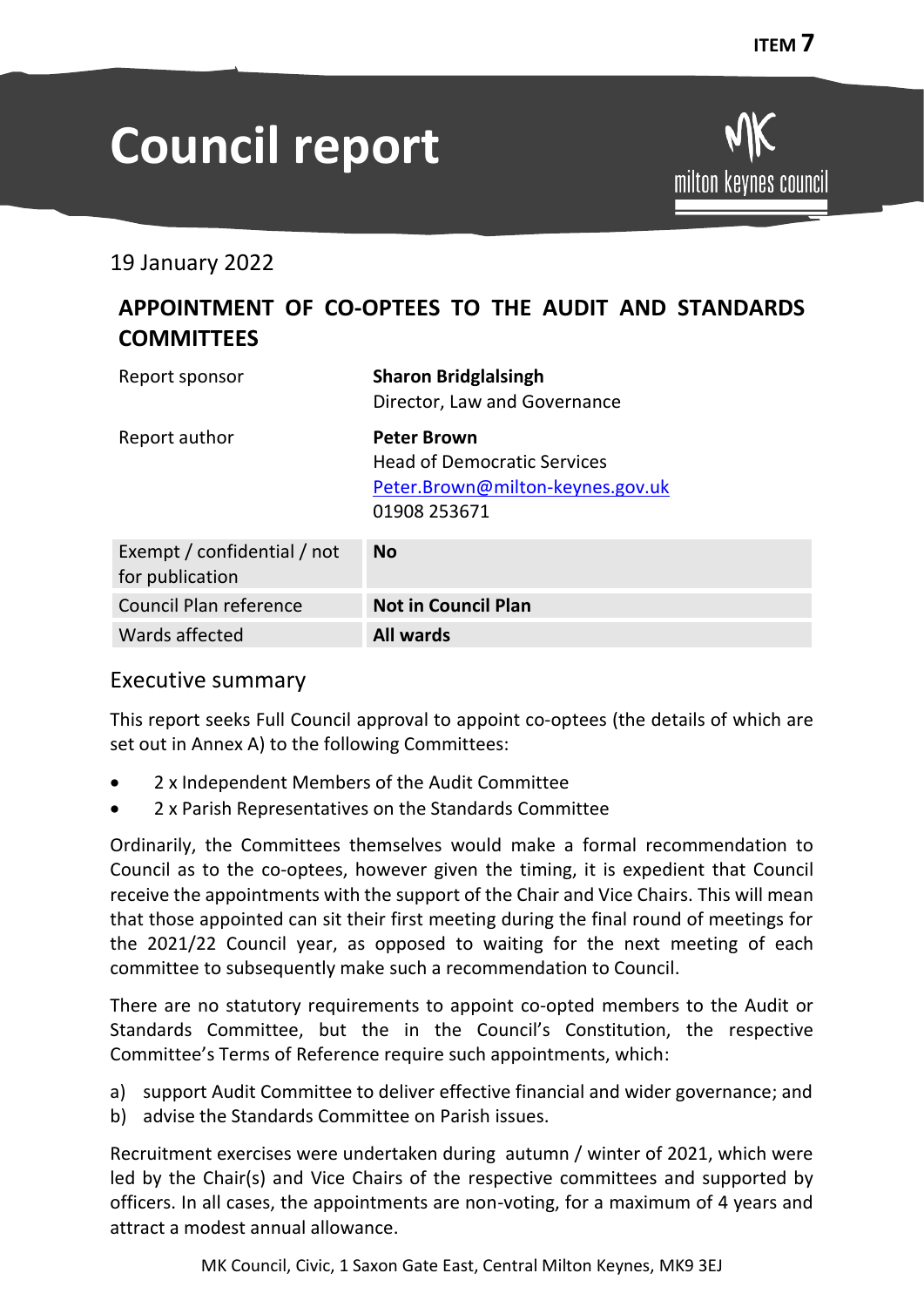## 1. Decision/s to be made

1.1 That the individuals set out in Annex A, be Co-opted to the Audit, and Standards Committees of Milton Keynes Council, from 1 February 2022, for a period of 4 years from 1 February 2022.

## 2. Why is the decision needed?

- 2.1 Membership of the Audit, and Standards Committee includes three co-opted non-voting positions to each. Until recently, both committees had carried one vacancy for some time, which had not been pursued because of the Coronavirus pandemic. However, a combination of the expiry of appointments, resignations and in one case a Parish representative on Standards Committee being elected to Milton Keynes Council, required a recruitment exercise to fill the existing and arising vacancies.
- 2.2 Notwithstanding the above, during 2021/22 both committees have continued to be served by co-opted members, either because there was an existing co-opted member part way through their appointment (Imtiaz Farooqui – Audit Committee), or because a previous co-opted appointment was extended for a short period (Phil Winsor – Standards Committee).

#### Audit Committee

- 2.3 Many local authorities appoint independent members to their Audit Committees and guidance issued by the Chartered Institute of Public Finance and Accountancy (CIPFA), encourages this practice. Independent Members with appropriate skills and experience supplement those of elected Committee members, which brings specialist knowledge and insight to deliberations.
- 2.4 Recruitment to two vacancies was pursued over the autumn of 2021. Four applicants were shortlisted for interview by the Chair and Vice Chairs and two appointments have been recommended.

#### Standards Committee

- 2.5 Whilst there is no longer a statutory requirement to appoint parish representatives, one of the principal roles of the Council's Standards Committee is assist Parish councils within the borough to promote and maintain high standards of conduct by their Members. Parish representatives therefore provide context and experience to assist the Committee with this function.
- 2.6 The Council's arrangements for dealing with Standards Allegations, also require that a Parish Councillor sit on any sub-committee considering a complaint made against a Parish Councillor.
- 2.7 Recruitment to three vacancies was pursued over the late summer / autumn of 2021. Six applicants were shortlisted for interview by the Chair and Vice Chairs and two appointments have been recommended. A further recruitment exercise will be undertaken in early 2022 for the remaining vacancy.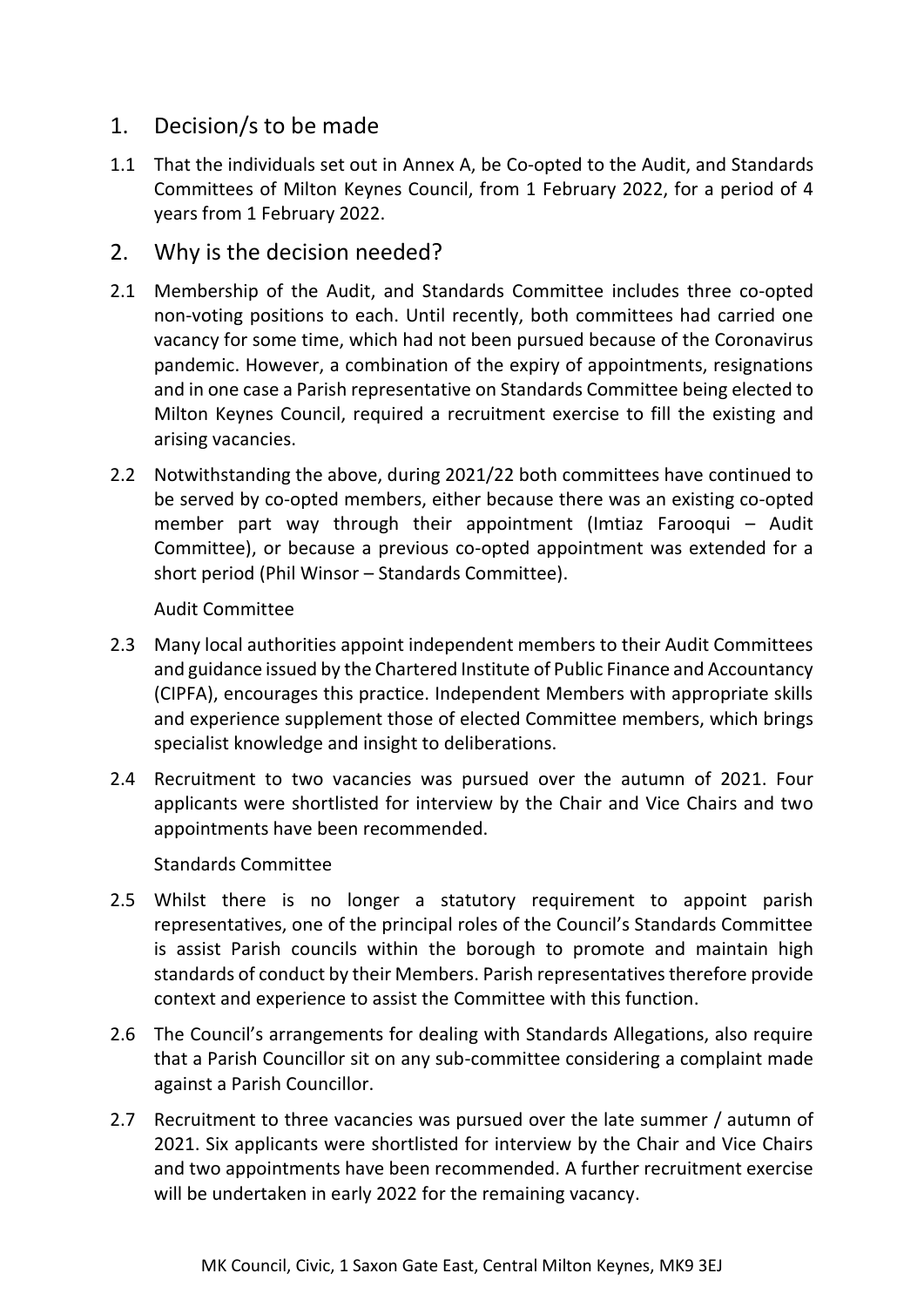## 3. Implications of the decision

| Financial                |   | Human rights, equalities, diversity |  |
|--------------------------|---|-------------------------------------|--|
| Legal                    |   | <b>Policies or Council Plan</b>     |  |
| Communication            | N | Procurement                         |  |
| <b>Energy Efficiency</b> | N | Workforce                           |  |

## a) Financial implications

Whilst the appointments attract modest allowances (£640 per annum), the positions are established and there is therefore appropriate budgetary provision.

## b) Legal implications

In all cases, co-optees must not be disqualified from serving as a member of a principal Council. All of the recommended appointments have completed declarations that confirm this to be the case.

There was formerly a requirement for Standards Committees to appoint Parish representatives, but this requirement was abolished by the Localism Act. Notwithstanding this, many Council's chose to retain the provision and indeed, Milton Keynes Council's arrangements for dealing with standards complaints require that a parish representative is in attendance at a sub-committee meeting dealing with a complaint about a Parish Councillor.

c) Other implications

None.

- 4. Alternatives
- 4.1 The Council could choose not to make these appointments, but this would require changes to the Committees' Terms of Reference and the Council's arrangements for dealing with standards complaints. Since there are existing and established reasons for making such appointments, this is not recommended.
- 4.2 Fewer than the recommended number of co-optees could be appointed, but in order to provide greater resilience against absences, turnover and potential conflicts of interest, this is not recommended.
- 4.3 The Council could choose to make the appointments for a shorter term. However, there are provisions for either party (the Council and the Co-optees) to end the appointment sooner than the four-year term if required. Four-year appointments are consistent with other co-optee appointments and minimise the need for recruitment and selection exercises.